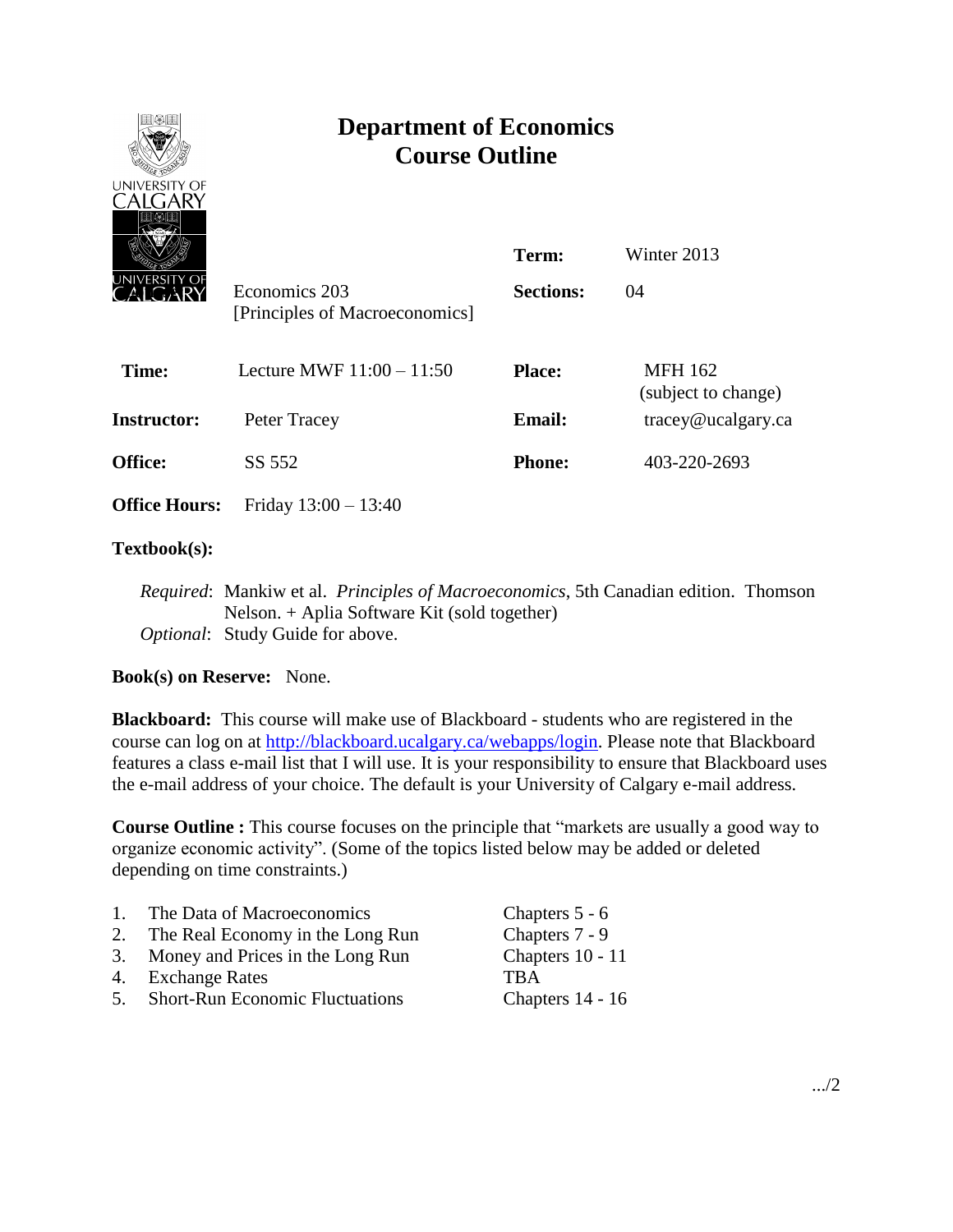### **Grade Determination and Final Examination Details:**

| 5 assignments (using Aplia), of which the 4 best will count | <b>20 %</b> |
|-------------------------------------------------------------|-------------|
| Midterm Examination: Monday February 4, 2013                | 30%         |
| Final Examination                                           | 50%         |

### Assignments:

- 1. In order to complete assignments in this course, you will be required to access the Aplia website at [http://econ.aplia.com.](http://econ.aplia.com/) Please register on the website within the first week of classes.
- 2. Due dates for the assignments will be announced on the Aplia site during the first week of the semester.
- 3. Course material dealing with a particular assignment will typically be covered in class at least four days before the assignment is due; thus, assignments can be completed at any time up to and including the due date. Only the four best assignments will count towards your final mark. Given these factors, only situations where someone can document illness or domestic affliction for an extended period (i.e., the entire 4 days prior to the due date) would possibly warrant shifting the assignment weight to the final exam. Furthermore, technical problems can be expected to occur sometimes with computer systems and internet availability, so it may be a good idea to not wait until the last minute to submit your assignment. Technical problems will typically not justify shifting the assignment weight to the final exam.
- 4. Using Aplia, you will be able to complete practice problem sets prior to each assignment. In the practice problem sets, you will obtain immediate feedback as to whether you have answered a question correctly. In many cases you will be provided with an explanation if you have not answered correctly. Your results in the practice problem sets are not counted or reported to the instructor. It is strongly recommended that you do the practice problems related to a particular assignment prior to completing the assignments.
- 5. Emails regarding Aplia should be directed towards the providers of Aplia, or to the teaching assistants (TAs), who will be assigned to this course.

## Examinations*:*

- 1. Examinations will consist of multiple choice questions.
- 2. The midterm examination will be held during the lecture time. **The exam must be completed during the specified time. Extra time will not be given for any reason.**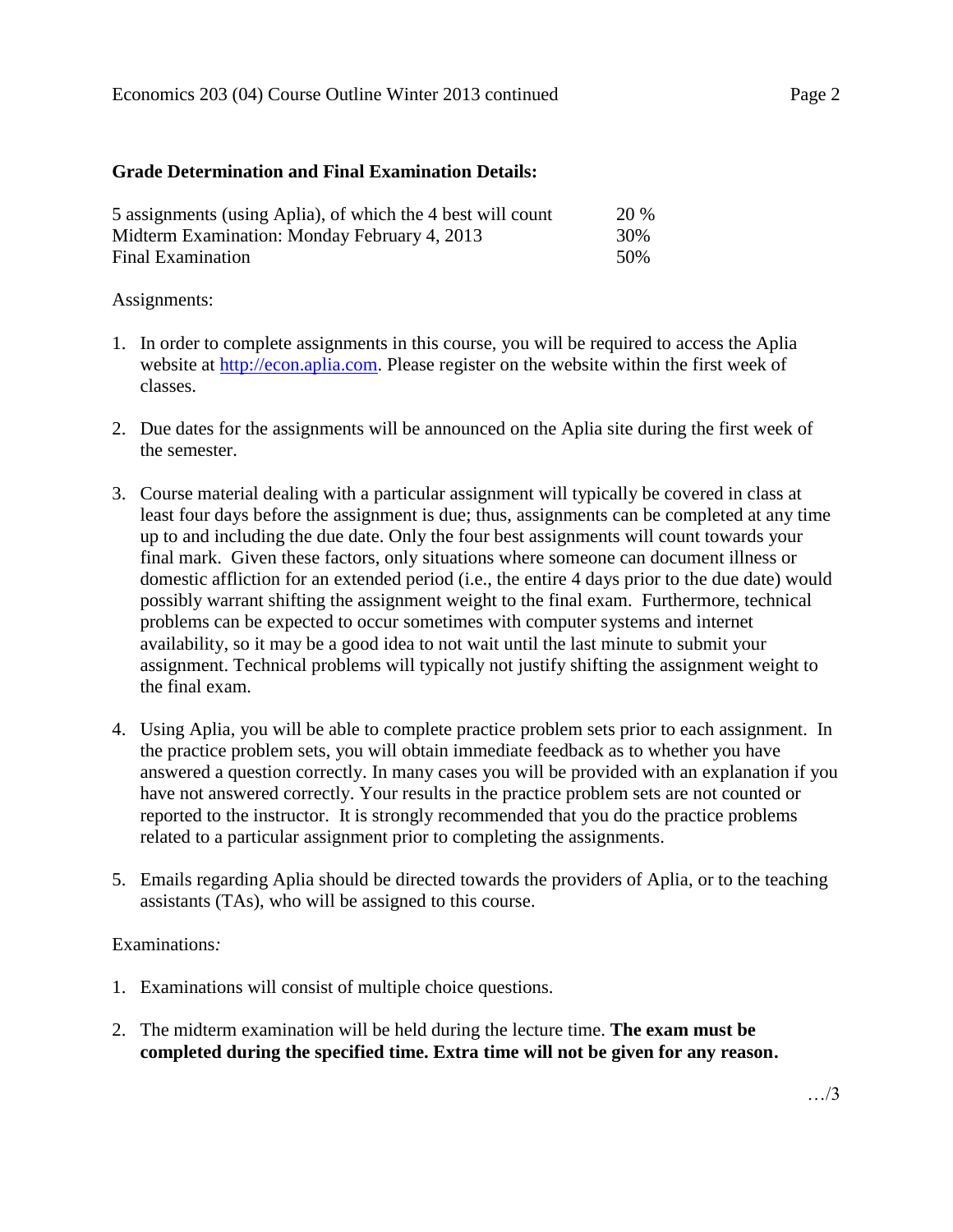- 3. The final examination will last for two hours and will be scheduled by the Registrar. **The exam must be completed during the specified time. Extra time will not be given for any reason.**
- 4. The use of a non-programmable calculator during tests and examinations is permitted. **The use of graphing calculators, cell phones, and computers is not permitted.**

Assignments, the midterm exam, and the final exam are marked on a numerical (percentage) basis and then converted to letter grades. The course grade is then calculated using the weights indicated above. As a guide to determining standing, these letter grade equivalences will generally apply:

| $A+ 97-100 B$          | $79 - 83$ C- | 62 - 66   |
|------------------------|--------------|-----------|
| A $92-96$ B-           | 76 - 78 D+   | $57 - 61$ |
| A- $89-91$ C+ 73-75 D  |              | $50 - 56$ |
| $B+ 84-88$ C 67 - 72 F |              | $0 - 49$  |

## **Notes:**

- 1. Students should be aware that no "make-up" midterms will be given. Any student who finds it necessary to miss the midterm must notify the instructor in advance and produce a valid medical certificate or other required documentation in order to have the weighting adjusted. This adjustment will result in the final exam counting for 80% of the final grade and the Aplia assignments counting for 20% of the final grade. Note that deferred final examinations may contain short/long answer questions. Also, deferred final examinations do not have to cover the same material or have the same format as the regular final examination.
- 2. Examinations will not be given prior to the scheduled date.
- 3. Students should be aware of the academic regulations outlined in The University of Calgary Calendar.
- 4. **The use of cell phones for any purpose in class is prohibited**. **The classroom will be a no cell phone zone. Computers may be used for note-taking purposes only.**
- 5. Students seeking reappraisal of a piece of graded term work should discuss their work with the instructor *within* 15 days of the work being returned to class. However, the earliest that grades will be discussed will be two days after the return of an assignment or examination.
- 6. Students will be responsible for all material listed on the course outline, regardless of whether or not the material has been covered in class, unless the instructor notifies the class that the material will not be covered.
- 7. Please note that the following types of emails will receive no response: emails not addressed to anyone in particular; emails where the recipient's name is not spelled correctly; anonymous emails; emails which do not specify the course and section in which you are registered; and, emails involving questions that are specifically addressed on the course outline.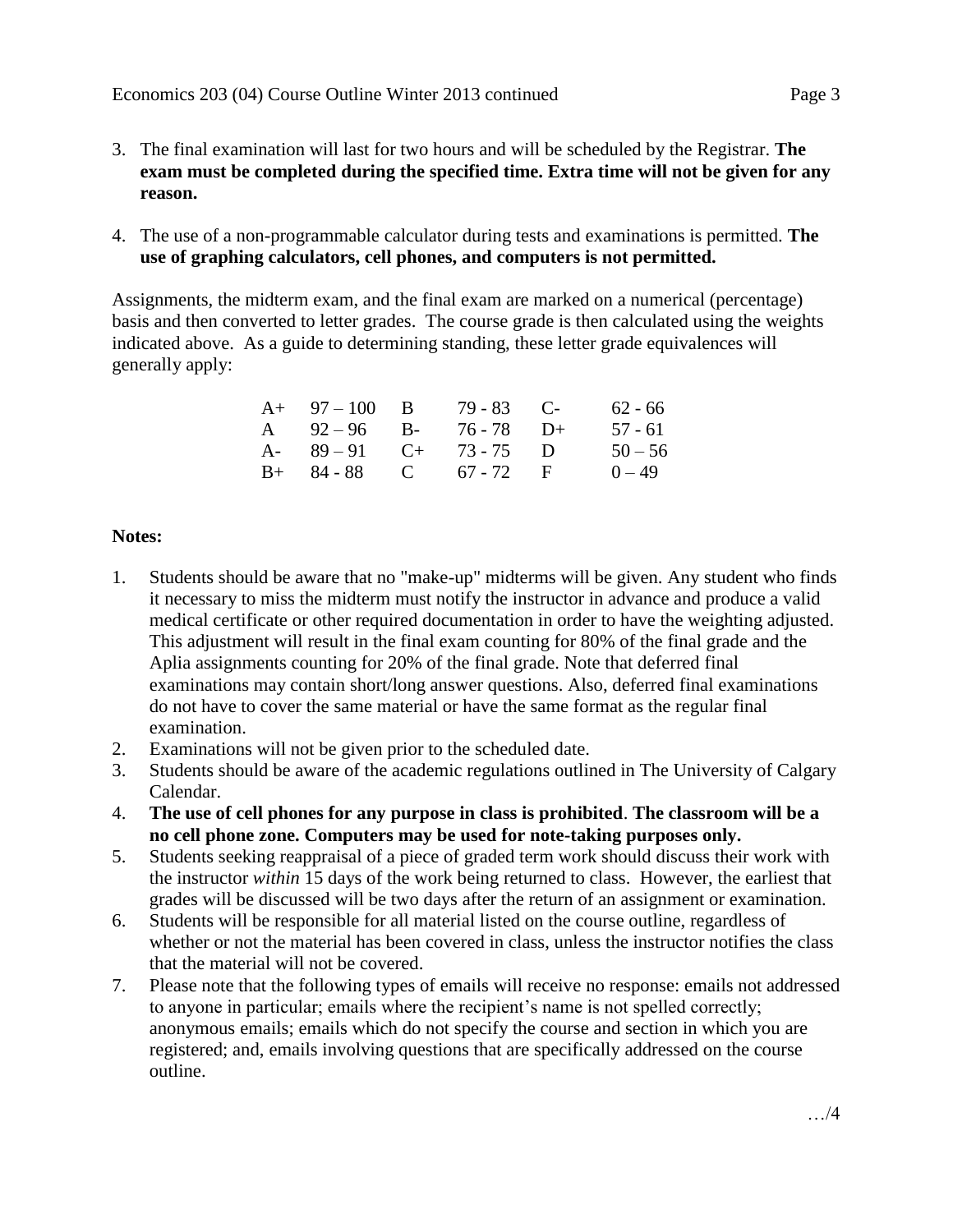8. It is the student's responsibility to request academic accommodations. If you are a student with a documented disability who may require academic accommodation and have not registered with the Disability Resource Centre, please contact their office at 220-8237. Students who have not registered with the Disability Resource Centre are not eligible for formal academic accommodation. **You are also required to discuss your needs with your instructor no later than fourteen (14) days after the start of this course.**

Students' Union Vice-President Academic Kenya-Jade Pinto Phone: 403-220-3911 E-mail: suvpaca@ucalgary.ca

Students' Union Faculty Representative (Arts) Phone: 403-220-3913 Office MSC 251 E-mail: arts1@su.ucalgary.ca

Society of Undergraduates in Economics (S.U.E.): E-mail: sue@ucalgary.ca [www.ucalgary.ca/sue](http://www.ucalgary.ca/sue)

Society of Undergraduates in Economics is a student run organization whose main purpose is to assist undergraduate economics students succeed both academically and socially at the University of Calgary. Services include access to the exam bank, career partnerships with the Career Centre through hosting industry nights and information sessions, recognizing achievements in teaching, and organizing social events for members. Join now by contacting [sue@ucalgary.ca.](mailto:sue@ucalgary.ca)

*Faculty of Arts Program Advising and Student Information Resources*

- Have a question, but not sure where to start? The new Faculty of Arts Program Information Centre (PIC) is your information resource for everything in Arts! Drop in at SS110, call us at 403-220-3580 or email us at [artsads@ucalgary.ca.](mailto:artsads@ucalgary.ca) You can also visit the Faculty of Arts website at<http://arts.ucalgary.ca/undergraduate> which has detailed information on common academic concerns.
- For program planning and advice, contact the Student Success Centre (formerly the Undergraduate programs Office) at (403) 220-5881 or visit them in their new space on the 3rd Floor of the Taylor Family Digital Library.
- For registration (add/drop/swap), paying fees and assistance with your Student Centre, contact Enrolment Services at (403) 210-ROCK [7625] or visit them at the MacKimmie Library Block.